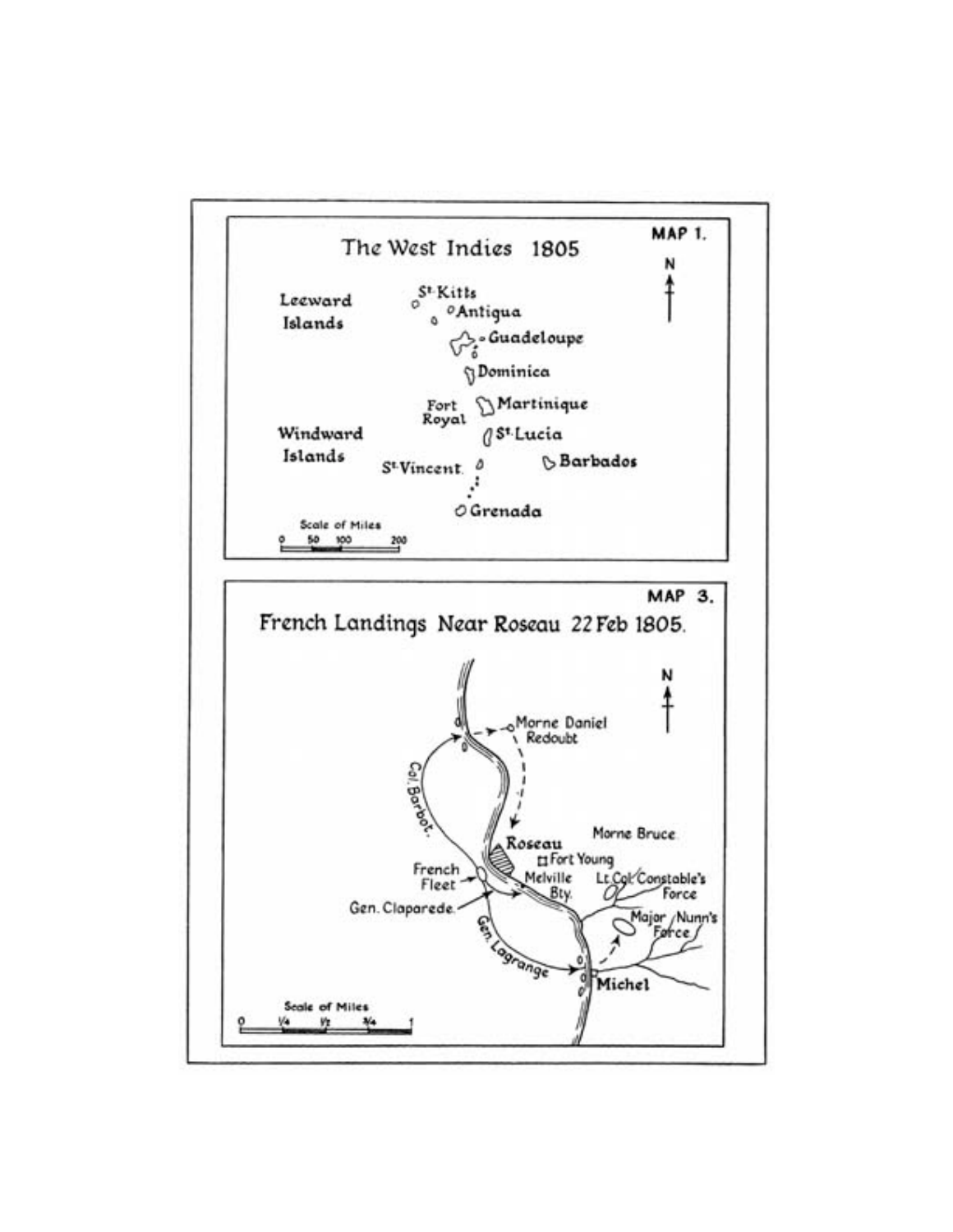## **THE DEFENCE OF DOMINICA.**

By LT.-COL. M. E. S. LAWS, O.B.E., M.C., R.A. (retd.).

0N 20 February 1805 a French naval squadron under Rear-Admiral Missiessy and having some 3,500 troops on board suddenly appeared off St. Lucia. This force consisted of the battleships Majestueux (120 guns), Jemmappes (74 guns), Lion (74 guns), Magnanine (74 guns) and Suffren (74 guns), the frigates Armide (40 guns), Gloire (40 guns) and Indefatigable (40 guns) and the corvettes Acteon (16 guns) and Lynx (16 guns). It had slipped out of Rochefort on 11 January and had been ordered to create a diversion by harrying British commerce in the West Indies, and then, after landing the troops at Martinique and Guadeloupe, to join Admiral Villeneuve's main fleet before returning to Europe. Admiral Missiessy chased a convoy of British transports escorted by H.M.S. Alligator into St. Lucia, but only succeeded in capturing one vessel on board of which was a British officer. This prisoner, however, so exaggerated the strength of the troops which had landed from the convoy that the Admiral decided not to attack St. Lucia as he had originally intended, but to put into Martinique for consultation with the French Governor who advised him to raid Dominica instead.

The totally unexpected appearance of a powerful French force in the West Indies came at an awkward moment for the British, whose available naval force was scattered and was considerably inferior to that of the enemy. The British garrisons in the various islands were sickly and much under establishment. Dominica in particular offered a tempting prize, for the island lay directly between the main French strongholds of Martinique and Guadeloupe and only 45 miles from the former. At that time the island had a population of only 1,600 Europeans, 2,800 free people of colour and 22,000 slaves; the interior

*LXXVI. No. 1.*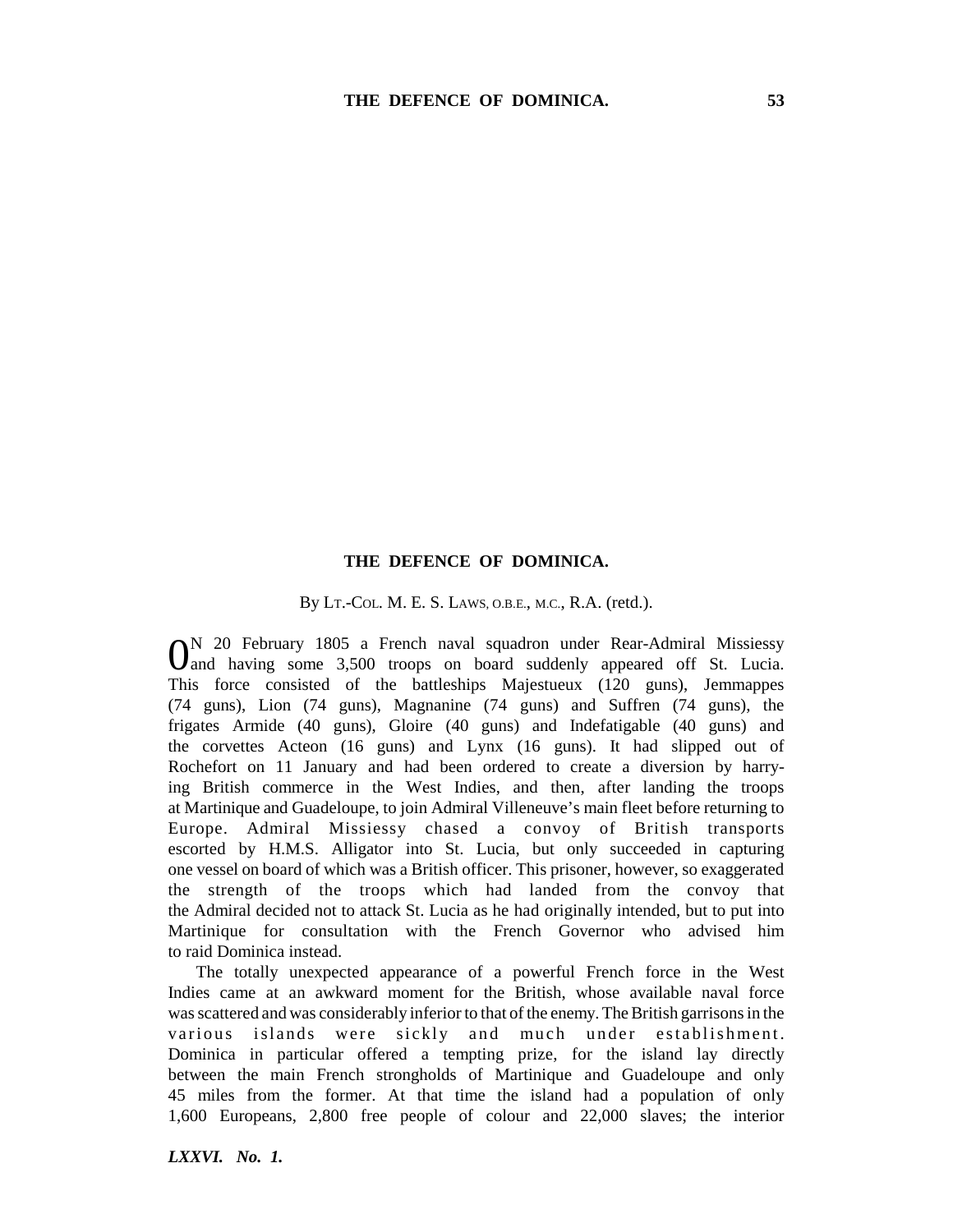was mountainous and thickly wooded, so that the movement of troops from one district to another was a matter of great difficulty since there were no roads.

The Governor and Commander-in-Chief of Dominica was Major-General George Prevost, an able soldier who had almost fifteen years continuous service in the West Indies and who was at that moment about to take leave to England for the benefit of his health. The garrison of Dominica consisted of the following units:—

| Unit.<br>Detachment, Royal Artillery                           | Commander.<br>Capt. C. Waller                     | Station.<br>Prince Rupert's, Roseau,<br>Scott's Head, Grand<br>Bay. |
|----------------------------------------------------------------|---------------------------------------------------|---------------------------------------------------------------------|
| 46 Regiment (8 very weak coys.)                                | Capt. R. James                                    | Roseau, Scott's Head,<br>Grand Bay.                                 |
| 1 West India Regiment (5 coys.)<br>99 99<br>,,<br>(Light Cov.) | Lt.-Col. C. D. Broughton<br>Capt. M. C. O'Connell | Prince Rupert's.<br>Roseau.                                         |
| The York Light Infantry Volunteers<br>$(2 \cos \alpha)$        | Capt. F. Nesselrode                               | Prince Rupert's.                                                    |

*Notes:*—

46 Regiment is to-day 2 Bn. The Duke of Cornwall's Light Infantry. In February 1805 companies only averaged about 30 men each.

1 West India Regiment had a company detached at St. Kitts and another at St. Vincent.

The York Light Infantry Volunteers was a foreign corps composed mostly of deserters. The two companies at Prince Rupert's were those of Capt. A. du Conders and Capt. N. de Hugenpoet There were a few detached men from these companies at Roseau, probably employed as "additional gunners".

There was also the St. George's Regiment of Militia which had a nominal strength of 35 officers and 335 other ranks, though it is doubtful whether all those on the muster rolls wore actually present with the unit when the French attacked. It should also be remembered that West Indian militia units had generally very poor records as fighting troops. There was also the St. Luke's Independent Company of Militia (Captain Serrent) and one weak company of the St. George's Regiment had been trained in artillery duties.

The main defence works in Dominica were at Fort Cabril which guarded Prince Rupert's Bay and which mounted five 32-pdrs., eighteen 24-pdrs, two 18-pdrs. and two 12-pdrs. besides field guns to cover the land approaches. But as the district around Prince Rupert's Bay was notoriously unhealthy owing to the presence of a large marsh, the British troops were quartered elsewhere and the garrison was composed of two.companies of foreign troops and of the West India Regiment besides a few artillerymen. At Roseau there were two fortifications—Fort Young on high ground behind the town and Melville Battery on the beach. The former was armed with four 24-pdrs., one 12-pdr. and three field guns, but unfortunately the fire of its guns was partly masked by newlybuilt houses with the result that within a few minutes of the start of the action, the wooden houses of the town were set ablaze by the burning wadding from the guns. The resulting smoke and flames must have seriously interfered with the fire of the fort by hiding the enemy ships from view, and in addition probably had an unsteadying effect on the militiamen who would be tempted to try to save their families and homes from destruction. Melville Battery was a less important work containing five 24-pdrs. and was intended merely to protect shipping in the roadstead from being cut out by enterprising privateers.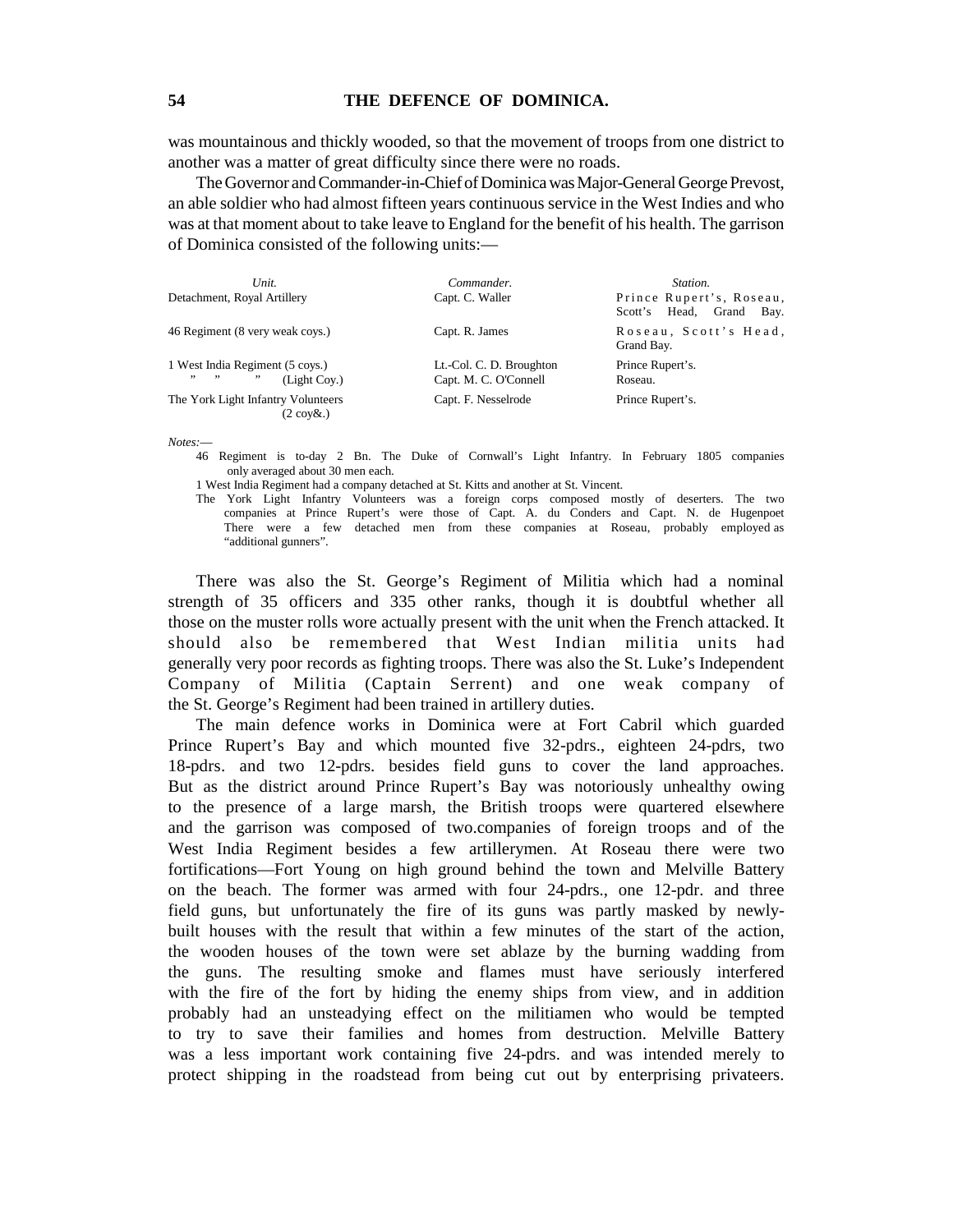There was also a small fort at Scott's Head—the signal station on the windward point of the island from which direction attack was most likely—which had three 18-pdrs. and two 12 pdrs. together with a company of the 46th Regiment and a few gunners as garrison. Lastly there was a small fort at Grand Bay mounting a 24-pdr., an 18-pdr. and a 12-pdr. and with another company of the 46th Regiment and some artillerymen. The military headquarters were at Morne Brune which had three 24-pdrs. and an 18-pdr. in position.

In theory, the garrison of Dominica included Captain C. Waller's Company, 7 Battalion R.A., but an examination of the Muster Rolls in the Public Records Office (Series W.O.10/541) discloses that in fact only Captain Waller himself, one Bombadier and 7 Gunners were at Dominica. The rest of the Company was scattered in small parties at Barbados (21 all ranks), Demerara (3 other ranks), Antigua (3 other ranks), Grenada (3 other ranks), Tobago (1 other rank), St. Kitt's (33 other ranks), Surinam (4 other ranks) and England (5 other ranks). This is a good example of the curious way in which Gunners were scattered about the West Indies during the Napoleonic wars with very little regard for Company organization. The detachment of the Royal Artillery at Dominica in February 1805 was actually composed as follows:—

| Unit.                                    | 1938 Designation. | Capt. | Sgts.        | Cpls.        | Bdrs.          | Gns.           | Drms. | Total.         |
|------------------------------------------|-------------------|-------|--------------|--------------|----------------|----------------|-------|----------------|
| Capt. C. Keane's<br>Coy., 1 Bn. R.A.     | Disbanded in 1819 |       | $\mathbf{1}$ | $\mathbf{1}$ | 1              | 18             | 1     | 22             |
| Capt. W. Payne's<br>Coy., 4 Bn. R.A.     | 16 Field Bty. $1$ |       |              |              |                | 1              |       | 1              |
| Capt. C. Gold's<br>Coy., 7 Bn. R.A.      | Disbanded in 1819 |       |              |              |                | $\overline{4}$ |       | 4              |
| Capt. R. S. Brough's<br>Coy., 7 Bn. R.A. | 3 Field Bty. $2$  |       |              |              |                | $\overline{4}$ |       | $\overline{4}$ |
| Capt. J. Power's<br>Coy., 7 Bn. R.A.     | 28 Field Bty. $3$ |       |              |              |                | $\overline{2}$ |       | 2              |
| Capt. C. Waller's<br>Coy., 7 Bn. R.A.    | Disbanded in 1819 | 1     |              |              | $\mathbf{1}$   | 7              |       | 9              |
| Total of R.A. detachment                 |                   | 1     | 1            | 1            | $\overline{c}$ | 36             | 1     | 42             |

*Notes:* In 1947 40 Training Battery, R.A.

 $2$  In 1947 13 Field Battery, R.A.

<sup>3</sup> In 1947 69 Field Battery, R.A.

Of this detachment from no less than six different Companies, most of the men from the 7th Battalion were Irishmen, since that Battalion had been formed less than four years before from the Royal Irish Artillery. But of the seven gunners of Captain Waller's Company at Dominica, four were Dutchmen enlisted at Barbados in 1804 from among prisoners of war taken in the West Indies. This detachment of 42 artillerymen was obviously inadequate to man some fifty heavy coast defence guns and also field pieces required for the support of infantry. To assist the regular artillerymen therefore, one company of the. St. George's Militia Regiment had been trained in gun drill, and a number of men of the 46th Regiment had also been instructed as "additional gunners" under Lieutenant W. G. B. Schaw. The Paymaster of the 1st West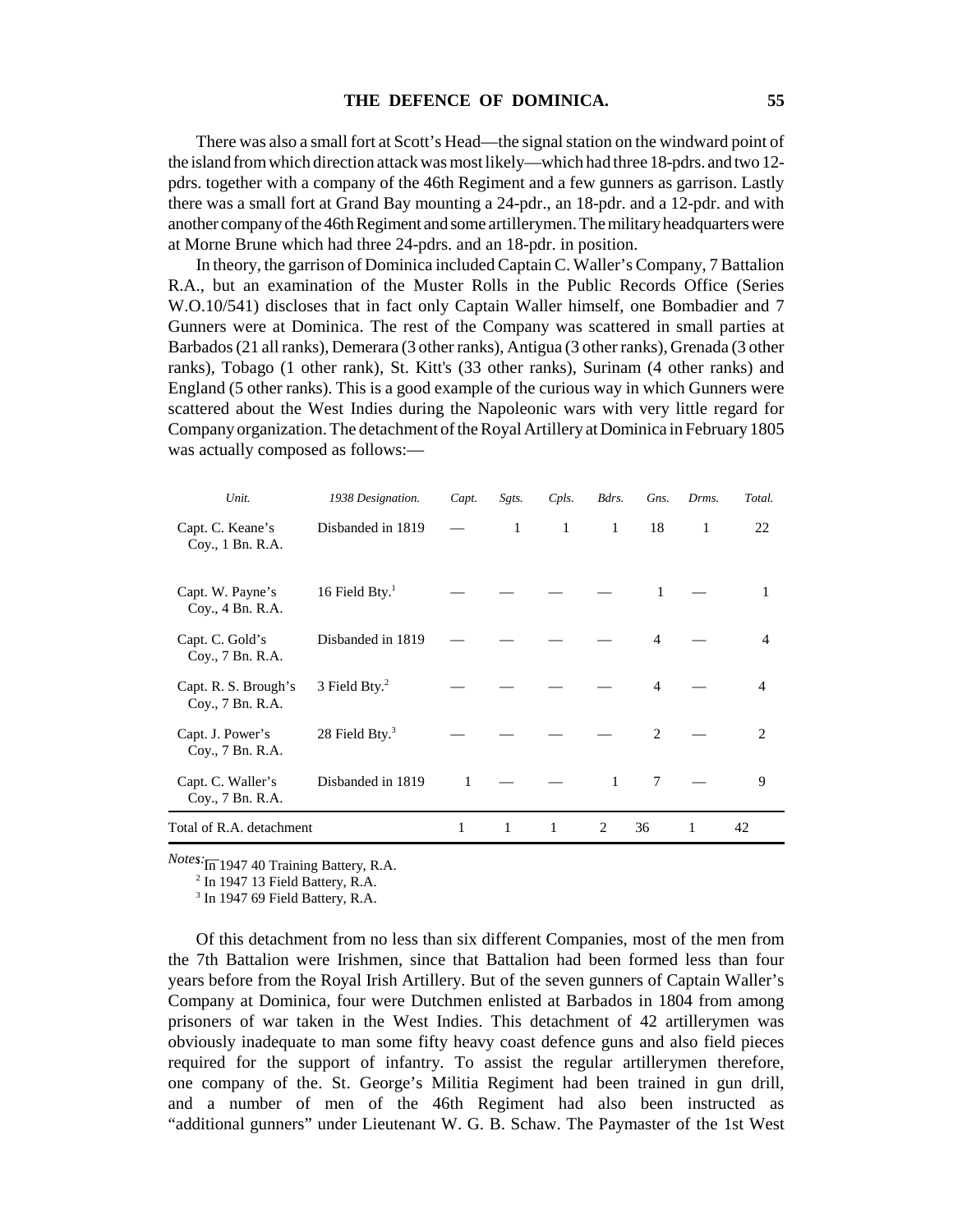India Regiment who had had some experience of artillery work in America, also acted unofficially as a Gunner when fighting started.

General Prevost had already decided that in the event of attack he would attempt to hold only Prince Rupert's Bay, which was a magnificent fleet anchorage and was in fact the only place of strategical importance in the island. Roseau, the seat of government and the only town, was a purely commercial centre of no military value, but the possession of a secure and protected anchorage at Prince Rupert's Bay midway between the French bases—of Martinique and Guadeloupe was of great importance to the Royal Navy. General Prevost's defence plan therefore was to delay and harass an enemy attempting to land, but to ensure at all costs the security of Prince Rupert's Bay.

Admiral Missiessy, after a hurried consultation with Admiral Villaret-Joyeuse, Governor of Martinique, landed certain military stores at Port Royal, borrowed the local schooner Fure and some pilots, and set sail with his whole squadron on 21 February so as to arrive off Roseau before dawn next day. On board the French warships were some 3,500 troops. General Lagrange was in command of the troops with General Claparede as his second-incommand and Colonel Barbot as his chief-of-staff.

Though the British had as yet no knowledge of the presence of a powerful French squadron in the vicinity, they were not taken by surprise, and before dawn on 22 February alarm guns were fired by the fort at Scott's Head to indicate the presence of suspicious ships. As dawn broke, the strange warships were seen to be lying off Roseau flying British colours, but Captain Waller's gunners were still suspicious and fired on the leading ships as they came within range. By about 7 o'clock French colours replaced British on the enemy ships, and later nineteen barges crammed with troops were seen pulling towards the shore. The main body of the British troops about Roseau were concentrated at Morne Brune.

The main French landing force of some 900 men led by General La Grange in person made for the shore about three miles south of Roseau, and near the hamlet of Michel. The invaders were met on the beach by the St. Luke's Independent Militia Company which was speedily reinforced by the Light Company of the 1st West India Regiment and by the Grenadier Company of the 46th Regiment. The French were driven off, but when three of their frigates stood close inshore and opened their broadsides on the beach, General Prevost ordered his three companies to withdraw out of range of the ship's guns and to take up a position covering the approach to Roseau. He brought up the Grenadier Company of the St. George's Militia and another company of the 46th Regiment, placing the whole of the troops in this area under Major A. A. Nunn, 1st West India Regiment. This force was supported by two light field guns—apparently 6-pdrs.—manned by a mixed detachment of gunners and "additional gunners" of the 46th Regiment. Some assistance was also obtained from the distant fire of a 24-pdr. of Melville's Battery.

The French attacked this position but were repulsed, chiefly owing to devastating fire of the two field guns which were so cleverly sited that they could only he approached by the enemy on a narrow front. The enemy therefore withdrew to re-organize and to await the landing of further troops and of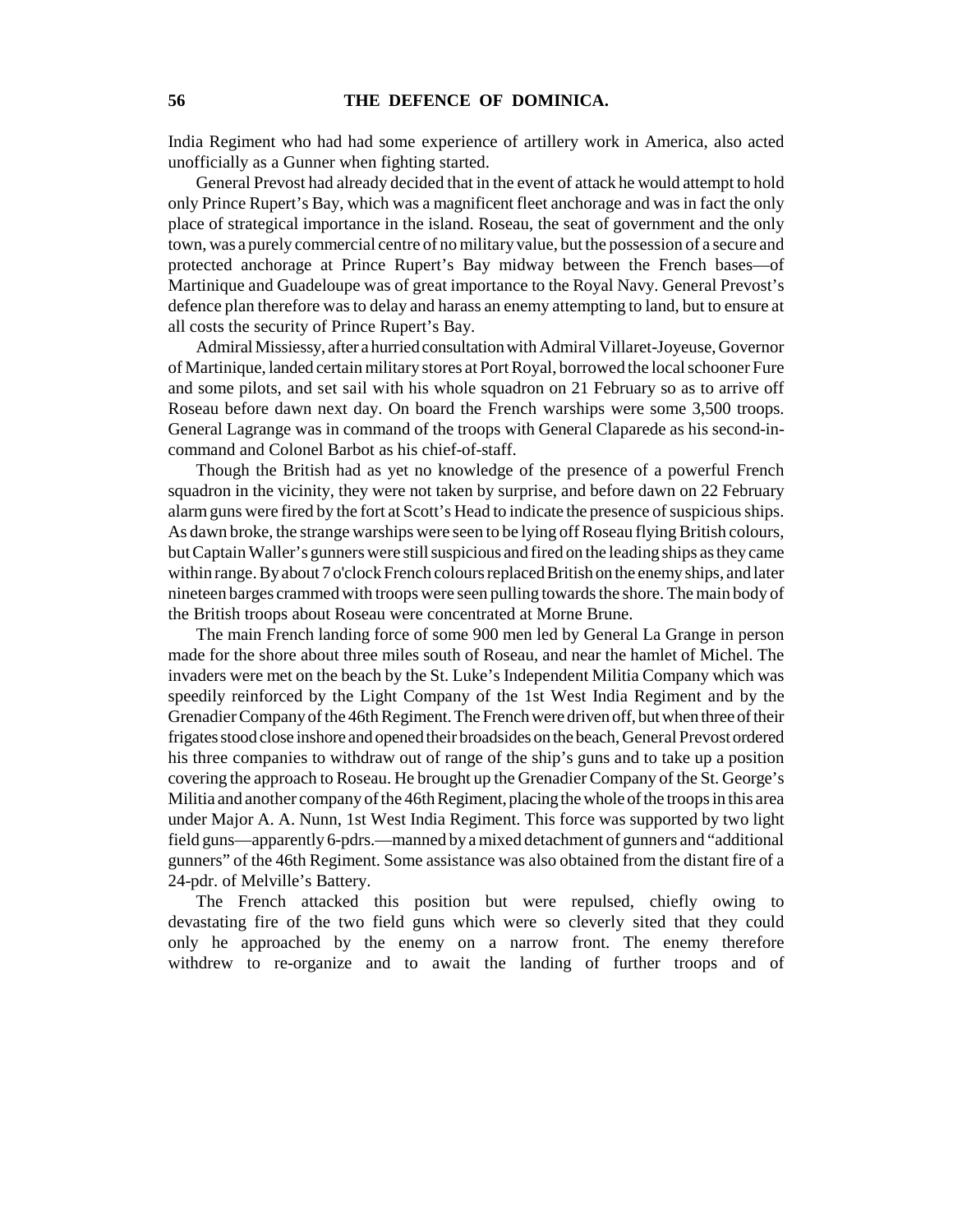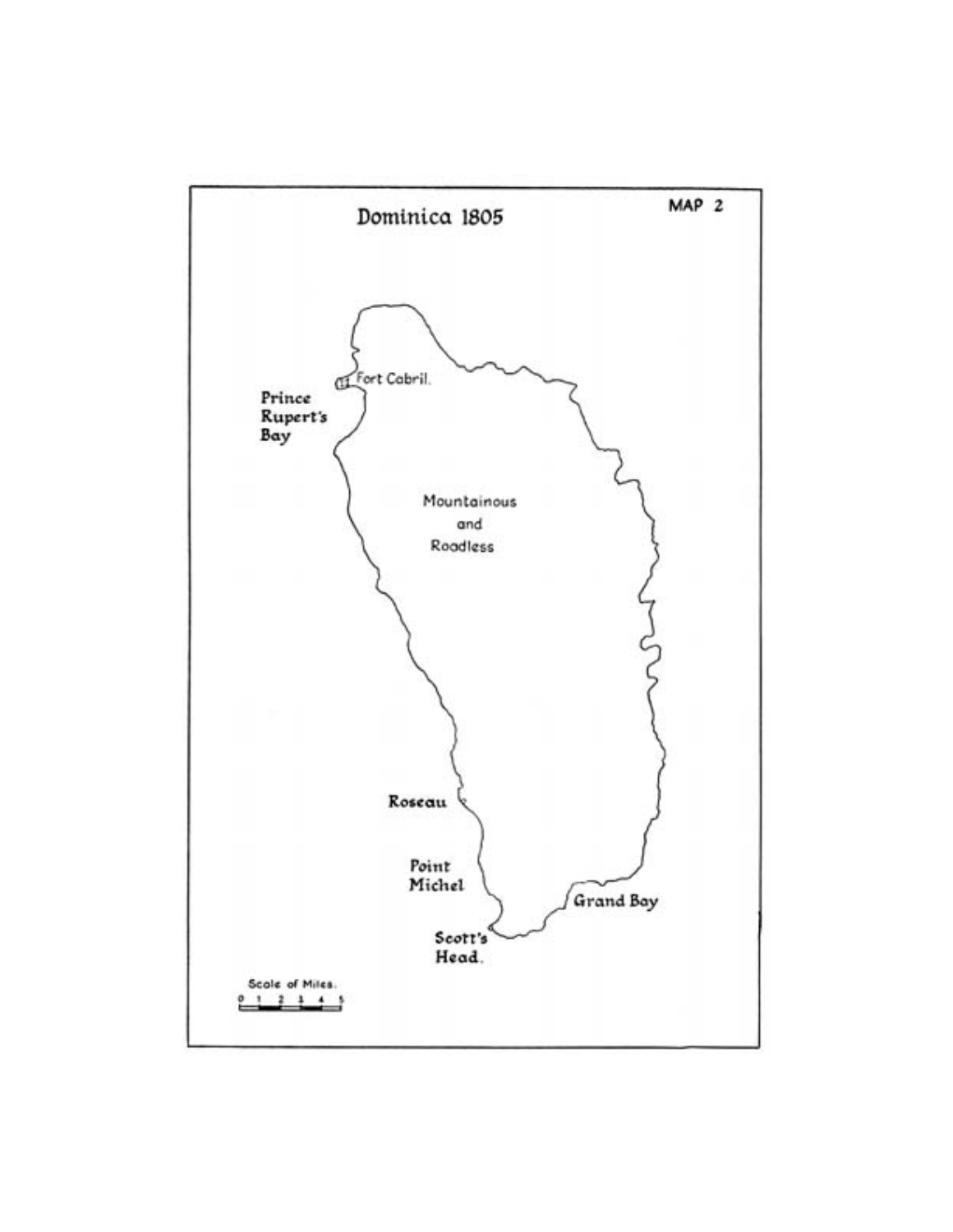some light field pieces. General Prevost then ordered two companies of the St.George's Militia and a weak company of the 46th Regiment—the whole under Lieut.-Colonel Constable of the Militia—to take up a position to protect the rear of Major Nunn's force, while he himself went back towards Roseau. There he found the French line of battleships in close action with Fort Young and Melville Battery, the guns of which were manned by a few Royal Artillerymen assisted by the Artillery Militia Company of the St. George's Regiment and by a number of sailors from the merchant ships in the bay. These thirteen British guns using red hot shot seemed to be holding their own against the immensely superior force arrayed against them, but the Wooden houses of the town had caught fire and were burning furiously.

News then came in of a second French landing about 9 o'clock some 1½ miles to the north of Roseau. Here some troops, led by Colonel Barbot and supported by the fire of the French frigate, got ashore at the foot of Morne Daniel though opposed on the beach with great gallantry by 100 men of the St. George's Militia Regiment. The defenders were, however, driven back by the gunfire of the warships, and withdrew in good order north-eastwards where they reformed. Colonel Barbot then attacked a small redoubt on Morne Daniel and captured it after a sharp fight though it was held only by a score of men with a single 3-pdr. field gun.

By one o'clock the situation to the south of Roseau seemed secure, for Nunn's force had repulsed several French attacks and had even advanced slightly. Major Nunn himself had been severely wounded and the command had devolved on Captain M. C. O'Connell, 1st West India Regiment, who was also wounded though he remained at duty. Around Roseau the guns of Fort Young and of Melville Battery were still stoutly holding their own against the French battleships. This was indeed a very fine achievement which has not received the recognition it deserves, for the British guns were outnumbered by twenty to one and had sustained the action for a full six hours. But General Prevost had no troops, except a handful of militiamen, to protect Roseau from Barbot's force now beginning to move in from the north. About this time also a third enemy force of 900 men under General Claparede was seen approaching the shore to the south of Roseau where it would be in a position to cut off O'Connell's troops from the town.

Under these conditions the British commander issued orders for all Regular troops to withdraw at once by forced marches to Prince Rupert's Bay. The Militia were instructed to surrender, though volunteers prepared to face the hardships of a march across the island would be welcomed at Prince Rupert's. Mr. George Metcalfe, senior Member of the Council, was authorized to surrender Roseau to the enemy and to make what terms he could for the town and for the civi1 population. General Prevost himself with two staff officers set out at once for the north-west, and by tremendous exertions actually reached Fort Cabril Within 24 hours. Captain O'Connell with the 46th Regiment, the Light Company of the 1st West India Regiment, the survivors of the Royal Artillery and a few militiamen arrived safely, carrying their wounded, after four days of hard marching over very rough trails. The small detachments at Scott's Head and Grand Bay also withdrew safely.

Meanwhile on General Prevost's orders Mr. Metcalfe had written at "past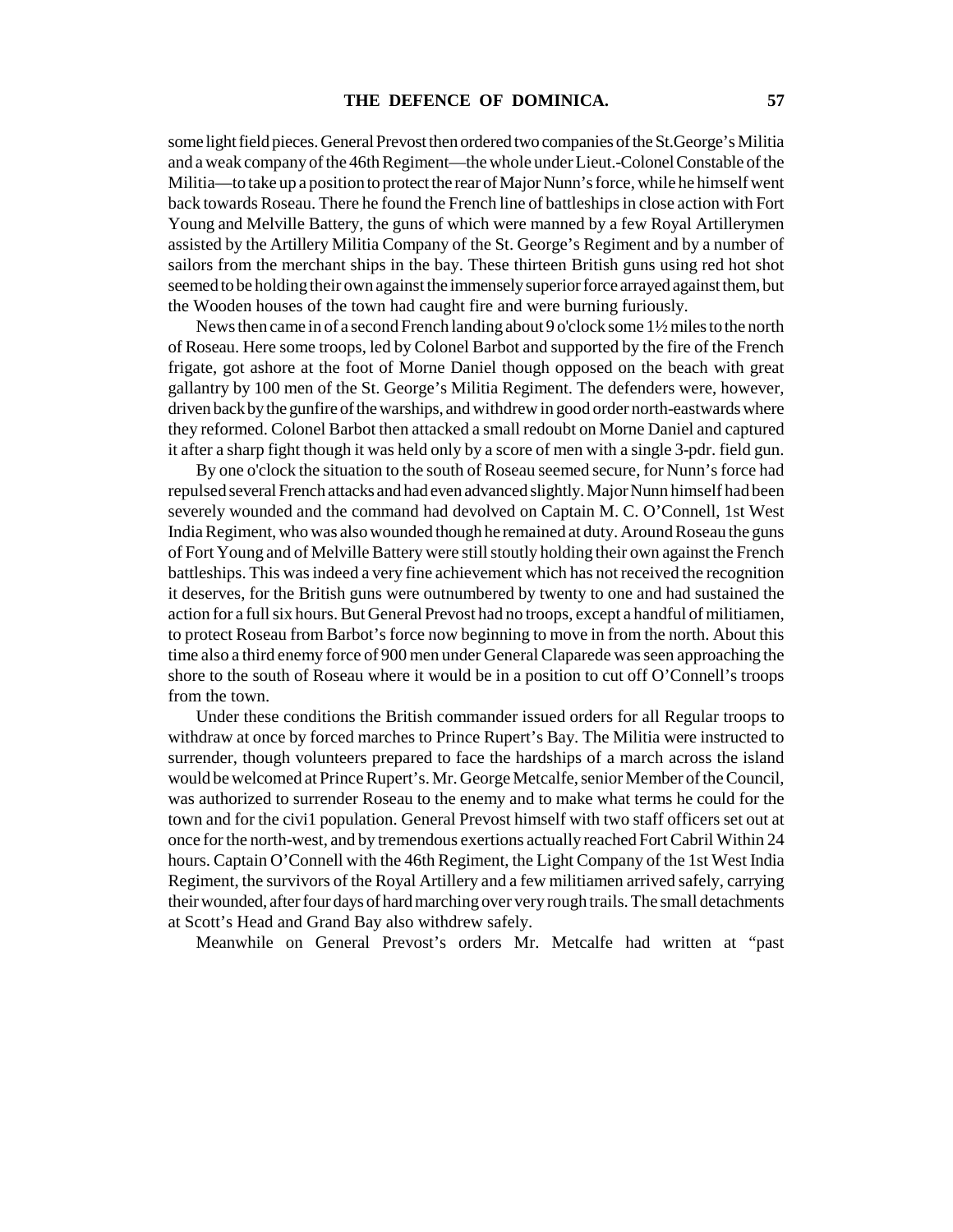8 o'clock 22 Feb." to Lieut.-General Sir William Myers at Barbados reporting the French landing near Roseau. General Sir William Myers, who commanded all the troops in the Windward and Leeward Islands, also received a report from the Captain of H.M.S. Alligator on 26 February. He correctly appreciated that the French were bent only on commerce raiding, for had they had any serious military objective in view they would hardly be "wasting their time and weakening their means by landing near Point Michel". He had complete confidence in General Prevost and knew that he would fall back on Prince Rupert's, which, as Sir William reported to London, "is the real point of importance". He was probably confirmed in his judgment of the situation by the receipt of a surprisingly accurate report on the composition and intentions of the enemy force sent to him by an anonymous agent at Martinique and dated 22 February. This report arrived by H.M.S. Alligator. The General therefore made no attempt to reinforce Dominica, but embarked his only immediately available reserve (the flank companies of 2 Bn. The Royals and of 11th Regiment<sup>1</sup>—in all 9 officers and 160 men) on board H.M.S. Alligator on 26 February and despatched it next day to Antigua for the protection of the naval dockyard.

On arrival at Prince Rupert's Bay, General Prevost at once took steps to prepare for a siege, arranging for the storage of water and for the driving in of cattle. He had available only a Corporal and 16 Gunners of the Royal Artillery to man his batteries, but these were assisted by the seamen of H.M.S. Vigilant (a small tender to H.M.S. Centaur), which vessel had sought protection under the guns of Fort Cabril and had landed her crew. On 26 February he received a summons to surrender from General La Grange to which he sent a firm but courteously-worded refusal, adding an expression of thanks for the kindness shown by the invaders to the General's family at Roseau. Next day some enemy ships reconnoitred Prince Rupert's Bay, but-Admiral Missiessy had no intention of attacking that well fortified post. Having dismantled the forts at Roseau and levied a contribution of £7,500 on the town, he embarked his troops and sailed on 28 February from Dominica, taking with him twenty-two small ships from the roadstead.

|                                     | <i><b>Officers</b></i> |   | Other Ranks  |    |        | Total |    |    | Total all |       |
|-------------------------------------|------------------------|---|--------------|----|--------|-------|----|----|-----------|-------|
|                                     | K                      | W | PoW          | K  | W      | PoW   | K  | W  | PoW       | Ranks |
| Royal Artillery                     |                        |   | 1            |    | 3      | 21    |    | 3  | 22        |       |
| 46 <sup>th</sup> Regiment           |                        | 1 |              | 12 | $\tau$ |       | 12 | 8  |           |       |
| 1 <sup>st</sup> West India Regiment |                        | 2 |              | 9  | 8      |       | 9  | 10 |           |       |
| St. George's Militia                |                        | 2 |              | 2  | 10     |       | 2  | 12 |           |       |
| <b>Sailors</b>                      |                        |   |              |    | 3      |       |    | 3  |           |       |
| Total                               |                        | 5 | $\mathbf{1}$ | 23 | 31     | 21    | 23 | 36 | 22        |       |

The British casualties in this short campaign were as follows:—

The Royal Artillery casualties were incorrectly reported by General Prevost in his despatch to Sir William Myers dated 1 March 1805 to have been 3 rank and file wounded with Capt. Waller, 1 Sergeant and 6 rank and file as

<sup>&</sup>lt;sup>1</sup> To-day, The Royal Scots and The Devonshire Regt. respectively.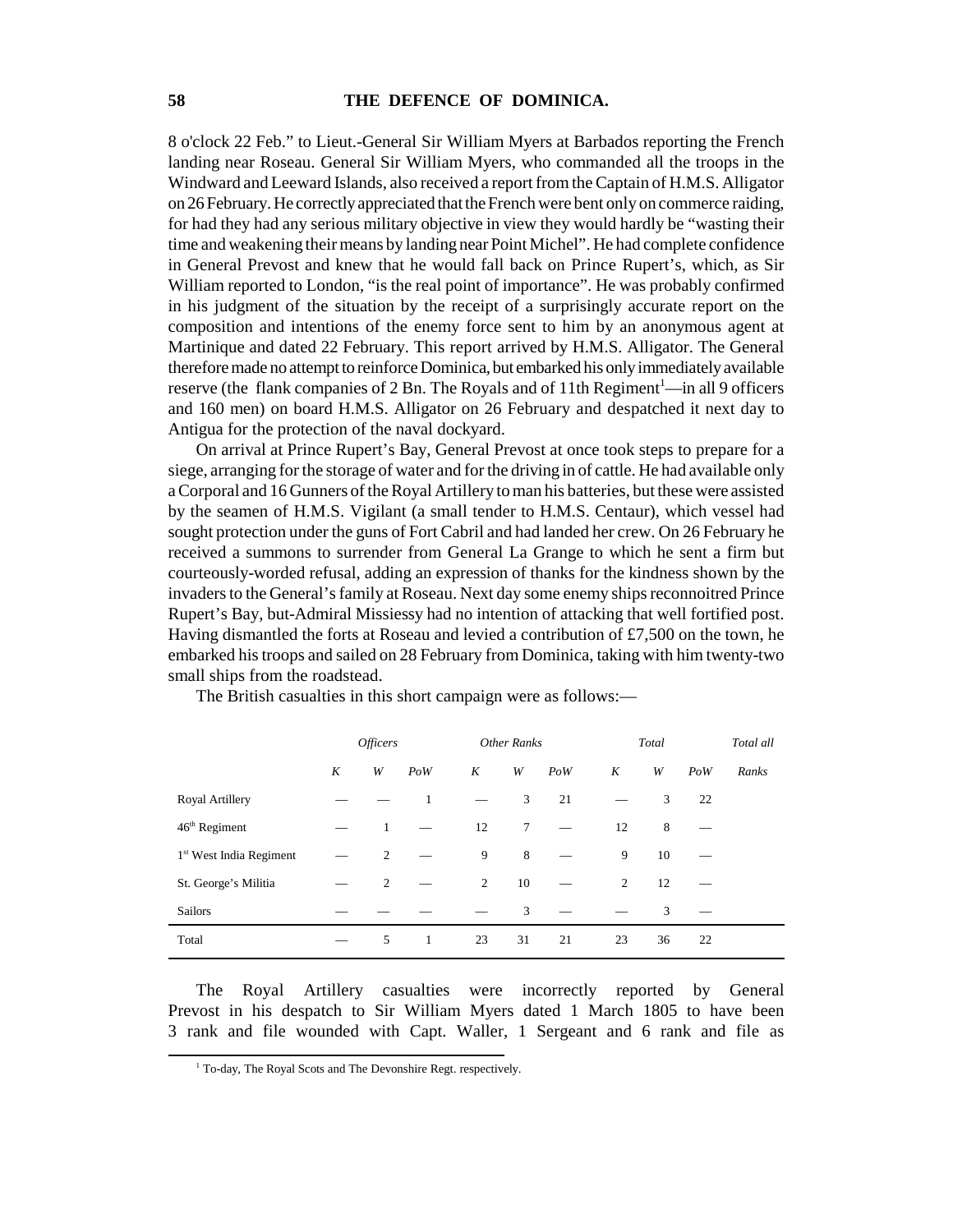prisoners of war. An examination of the Muster Rolls and Pay Lists for January, February and March 1805 makes clear that, apart from the three rank and file wounded, the number taken prisoner were as follows:—

| Unit.                            | Capt. | Sgt. | Bdrs. | Gnrs.  | Drms. | Total |
|----------------------------------|-------|------|-------|--------|-------|-------|
| Capt. W. Payne's Coy., 4 Bn.     |       |      |       |        |       |       |
| Capt. C. Gold's Coy., 7 Bn.      |       |      |       |        |       |       |
| Capt. C. Keane's Coy., 1 Bn.     |       |      |       | $\tau$ |       | 10    |
| Capt. R. S. Brough's Coy., 7 Bn. |       |      |       | 1      |       |       |
| Capt. J. Powers Coy., 7 Bn.      |       |      |       |        |       |       |
| Capt. C. Waller's Coy., 7 Bn.    |       |      |       | 6      |       | 8     |
| Total                            |       |      | 2     | 17     |       | 22    |

According to General Prevost's despatch, Captain Waller, one Sergeant and six rank and file were taken prisoner during the retreat to Prince Rupert's Bay, and it seems probable that the remainder were unable to withdraw from the forts at Roseau before the French entered the town. Two of the captured gunners of Captain Waller's Company—both Dutchmen and enlisted from prisoners of war—eventually joined the French service at Guadeloupe in May 1805, though under what conditions is not known.

On 2 May 1805 the Assembly of Dominica voted a sum of £1,000 for the purchase of plate for presentation to General Prevost, £300 for a monument in memory of Major Nunn, £100 for a sword for Captain O'Connell and £300 for a piece of plate to be presented to the 46th Regiment.<sup>1</sup> Moreover the Committee of the Patriotic Fund voted a piece of plate and a sword valued at £100 to be presented to General Prevost, swords valued at £50 each to Major Nunn and Captain O'Connell and a sum of money for distribution among the wounded soldiers. As a mark of His Majesty's "entire approbation of their spirited and meritorious services", both the 46th and 1st West India Regiments were later authorized to bear "Dominica" on their colours. This was an unusual distinction in the case of the 1st West India Regiment since in fact only the Light Company was present at the action on 22 February 1805, the Headquarters and five companies being at Prince Rupert's Bay and not being engaged.

In his despatch to Lord Camden dated 6 March 1805, concerning the part played by the Militia, General Prevost recommended "that it might be politic to encourage this description of troops by obtaining from His Majesty some mark of approbation for the St. Luke's Independent Company (Captain Serrant) and the St. George's Regiment". Presumably as a result of this report, the St. George's Regiment was styled "The Royal St. George's Regiment" General Prevost himself left Dominica on 5 July and landed at Brixham on 14 October 1805 for his long delayed leave.

It is unfortunately impossible to discover the details of the employment of the Royal Artillery detachment during the fighting on 22 February 1805 since the men were mixed with "additional gunners", militia artillerymen and merchant sailors. That the detachment was heavily involved is evident from the casualty list, and that both the few field guns in action and the 13 heavy

<sup>&</sup>lt;sup>1</sup> This plate is still in possession of The Duke of Cornwall's Light Infantry.